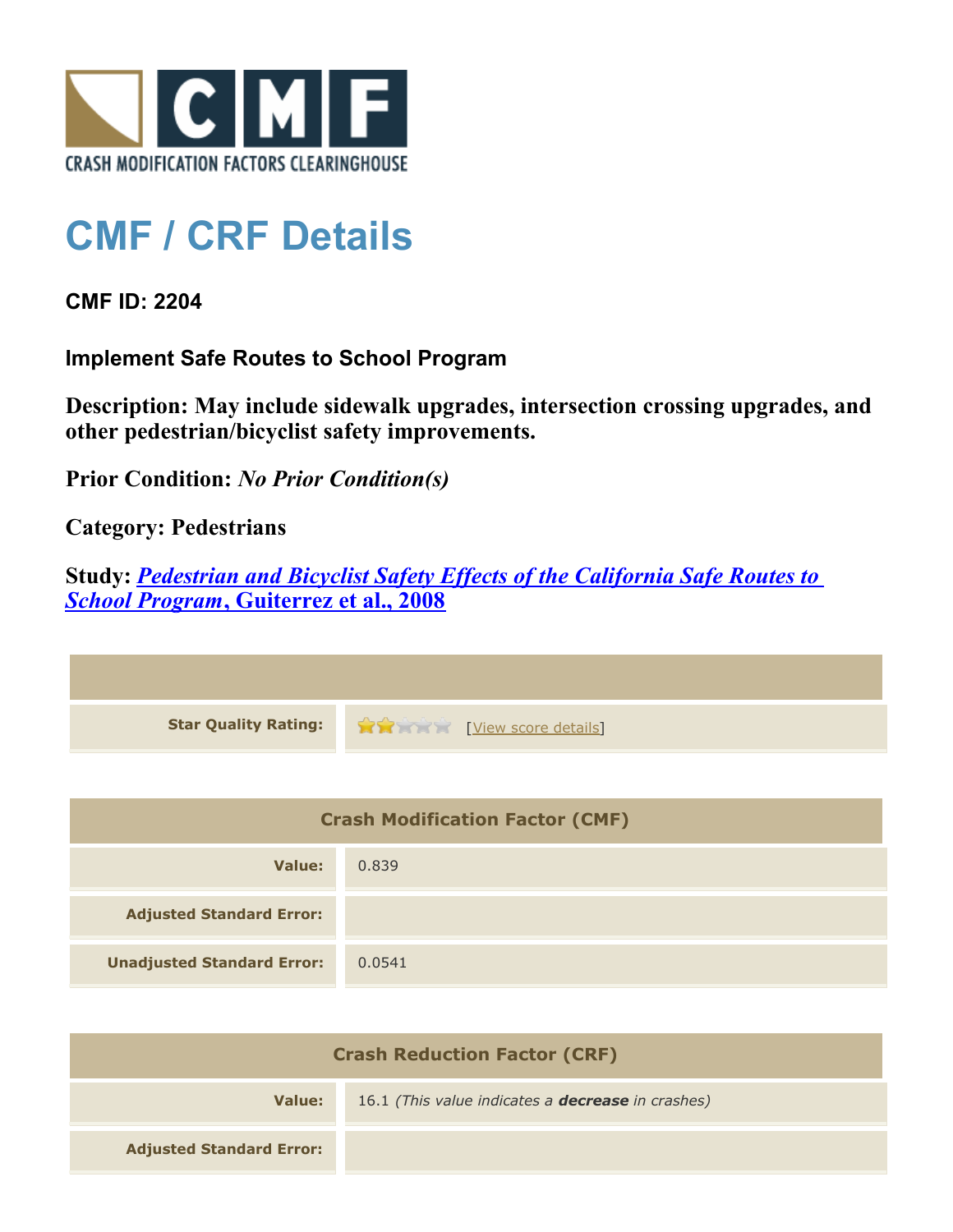| <b>Applicability</b>       |                                       |
|----------------------------|---------------------------------------|
| <b>Crash Type:</b>         | Vehicle/bicycle, Vehicle/pedestrian   |
| <b>Crash Severity:</b>     | B (minor injury), C (possible injury) |
| <b>Roadway Types:</b>      | Not Specified                         |
| <b>Number of Lanes:</b>    |                                       |
| <b>Road Division Type:</b> |                                       |
| <b>Speed Limit:</b>        |                                       |
| <b>Area Type:</b>          |                                       |
|                            |                                       |

**Time of Day:**

**Traffic Volume:**

## *If countermeasure is intersection-based*

| <b>Intersection Type:</b>         |  |
|-----------------------------------|--|
| <b>Intersection Geometry:</b>     |  |
| <b>Traffic Control:</b>           |  |
| <b>Major Road Traffic Volume:</b> |  |
| <b>Minor Road Traffic Volume:</b> |  |

| <b>Development Details</b>      |              |
|---------------------------------|--------------|
| <b>Date Range of Data Used:</b> | 1998 to 2005 |
| <b>Municipality:</b>            |              |
| State:                          | <b>CA</b>    |